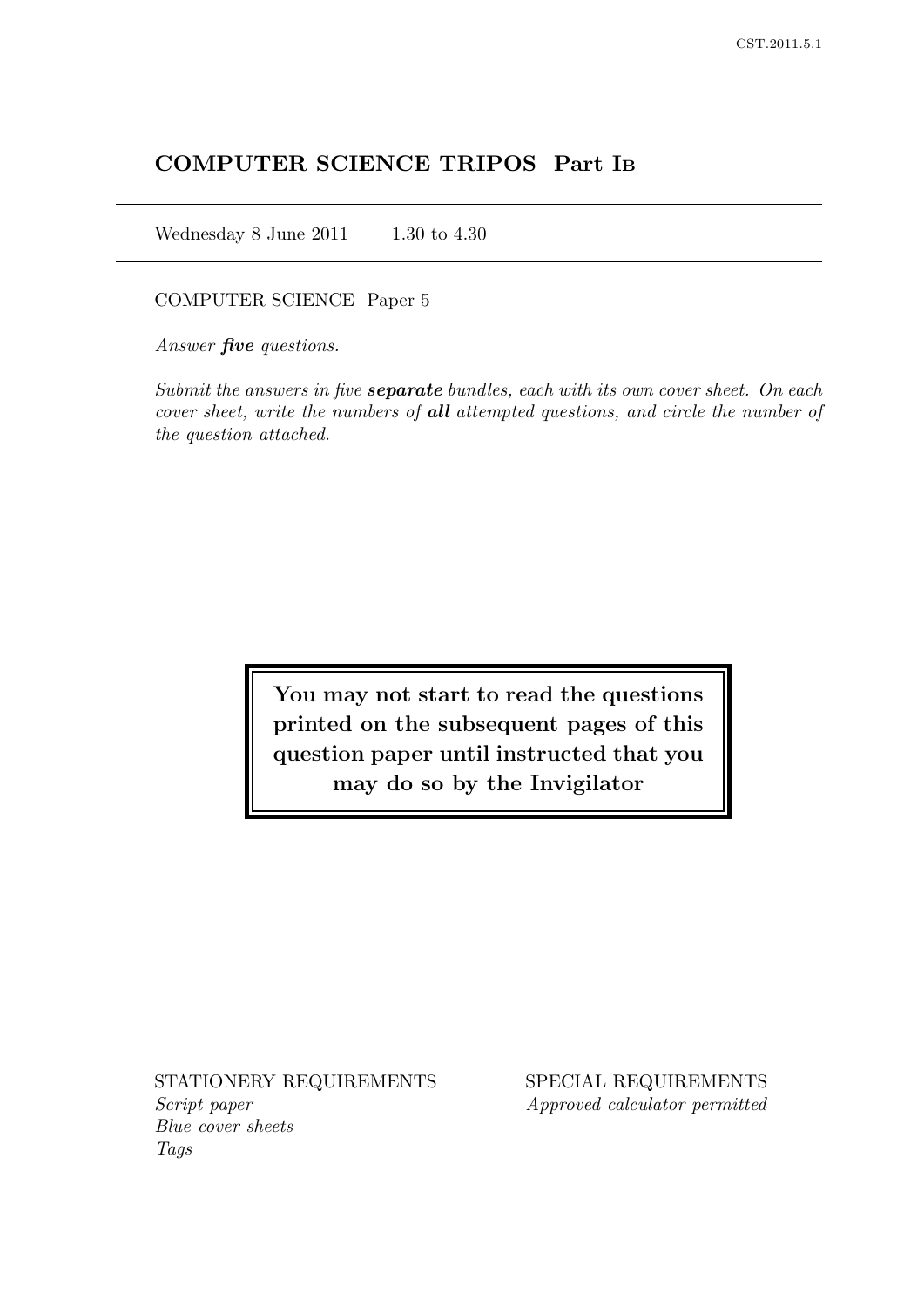#### 1 Computer Design

Consider the following UltraRISC processor which has just one instruction (so there is no opcode), with one operand (an address).

```
module UltraRISC();
   logic [7:0] mem[31:0]; // memory
  logic [7:0] pc; // program counter
  logic [7:0] ir; // instruction register
  logic [7:0] acc; // accumulator
  logic step;
  logic clk;
  logic [7:0] next_pc, next_ir;
  logic [8:0] next_acc;
  logic borrow;
  parameter Lt=16, Lx=17, Ly=18, Lz=19, Lstop=31;
   initial begin
     clk \leq 1; pc \leq 0; step \leq 0; acc \leq 0;
     // Code Data
     mem[ 0] <= Lt; mem[Lt] <= 13; // holds T
     mem[ 1] \le Lt; mem[Lx] \le 13; // holds X
     mem[ 2] \le Lt; mem[Ly] \le 7; // holds Y
     mem[ 3] \le Lx; mem[Lz] \le 3; // holds Z
     mem[4] \leq Lx; mem[Lstop] \leq 0;
     mem[5] <= Ly;
     mem[6] <= Lt;
     mem[7] \leq Lt;
     mem[8] \leq Lx;
     mem[9] \leq Lt;
     mem[10] \leq L;
     mem[11] \leq L;
     mem[12] \leq Lz;
     mem[13] \leq Lx;
     mem[14] \leq Listop;mem[15] < = 0;end // initial begin
   always #5 clk \le !clk;
```
[continued. . .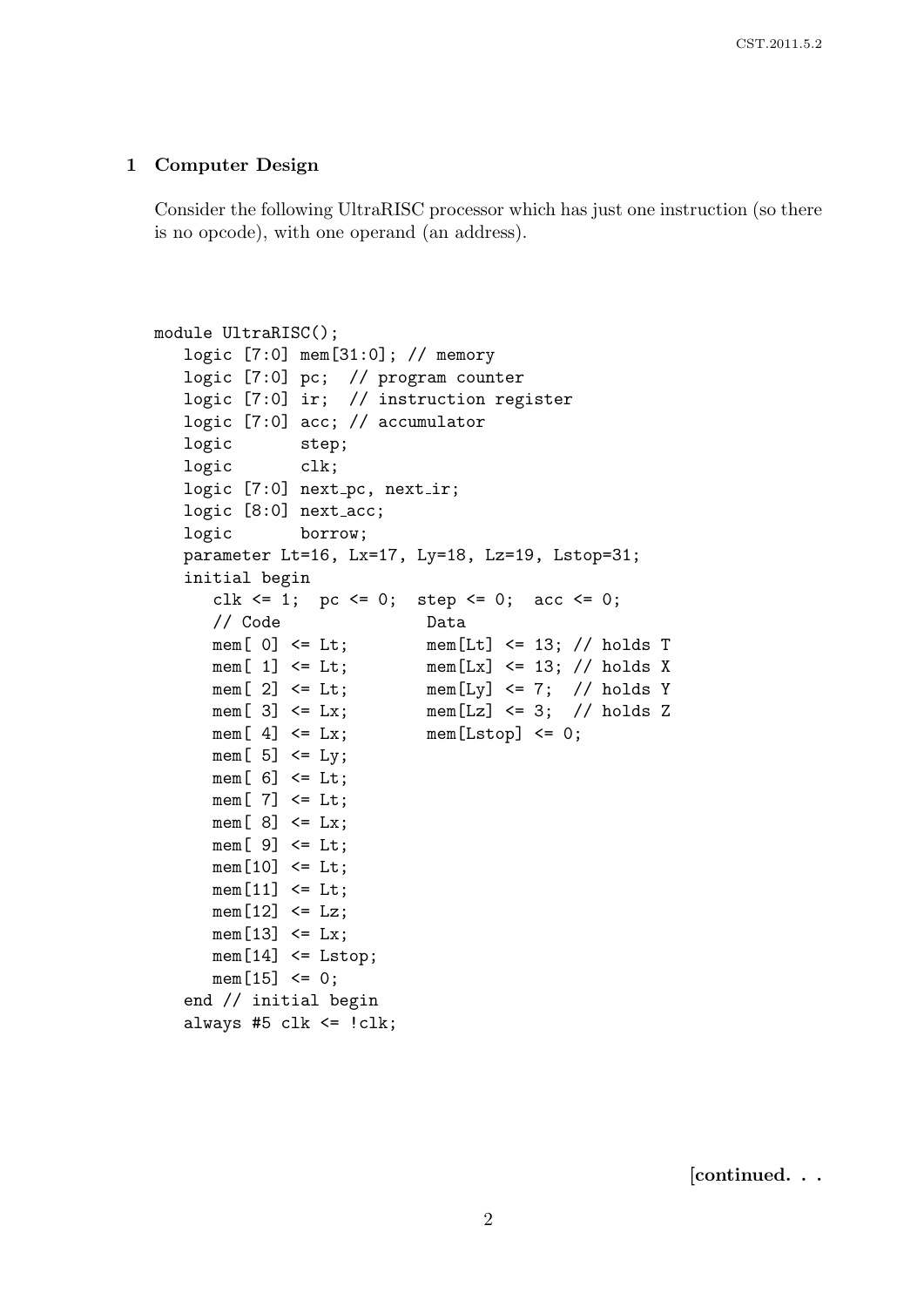```
always comb
      if(step==0) begin
         next\_ir = mem[pc];
         next\_acc = acc;next\_pc = pc+1;end else begin
         next_ir = ir;next\_acc = mem[ir] - acc;borrow = next\_acc[8];next\_pc = pc+borrow;end
   always ff @(posedge clk) begin
      step <= !step;
      ir \leq next_ir;pc \leq next_pc;
      acc \leq next_{acc};if(\text{step}) \text{mem} [ir] \leq next\_acc;if(ir==Lstop) begin
          $display("result = %d, finished",acc);
          $finish;
      end
   end
endmodule
```
- (a) What is the CPI (cycles per instruction) for this processor? [3 marks]
- (b) What function does the one instruction perform? [5 marks]
- (c) What result is produced when the program held in mem is executed? Explain your answer. [10 marks]
- (d) How does the code density compare with the MIPS32 ISA? [2 marks]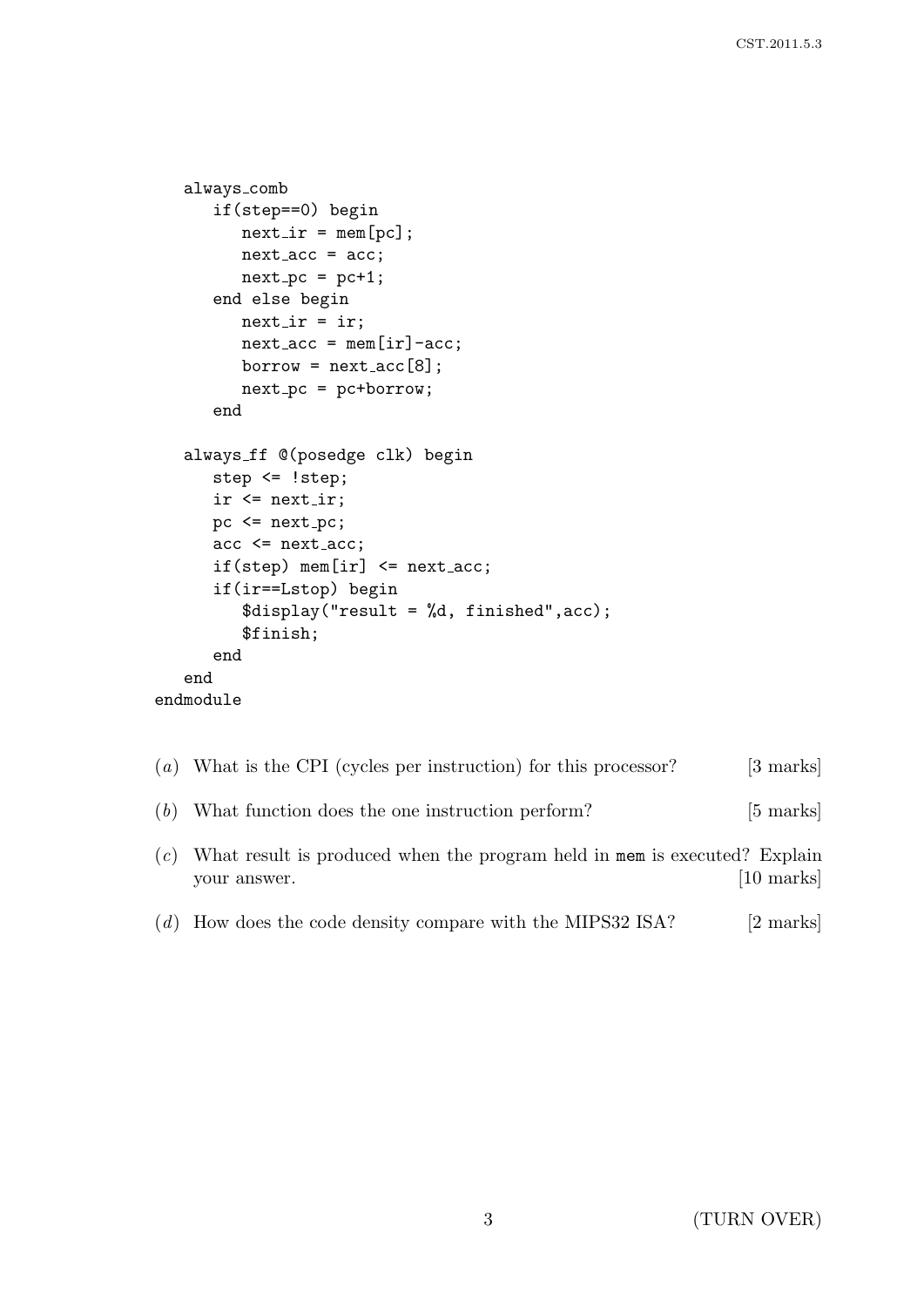## 2 Computer Design

- (a) For a processor pipeline, what is the difference between control and data dependencies? [4 marks]
- (b) For a superscalar processor, under what conditions can instructions from the same thread be executed in parallel? [4 marks]
- (c) What does it mean to have coherent shared memory and in this context what do the terms *write propagation* and *write serialisation* mean? [8 marks]
- (d) If a simultaneous multithreading processor core supports two hardware threads (or Hyperthreads), under what conditions might performance be decreased by scheduling two jobs in parallel rather than running them sequentially?

[4 marks]

### 3 Computer Design

- (a) Why do modern processors need caches and what statistical properties do they exploit to improve processor performance? [5 marks]
- (b) How are cache tags used in direct-mapped and fully-associative caches? [5 marks]
- $(c)$  A translation look-aside buffer (TLB) is a form of cache, but what does it store and how are TLB misses handled? [5 marks]
- (d) A processor architect proposes the use of a large direct-mapped TLB rather than the traditional small fully-associative TLB. What might the performance implications be? [5 marks]

### 4 Computer Networking

The popular press suggest that the Internet is a great success.

Based on the range of topics covered in the Computer Networking course, critique the technological success and failure of the Internet. Assertions alone will not constitute an answer to the question: please supply evidence by examples.

[20 marks]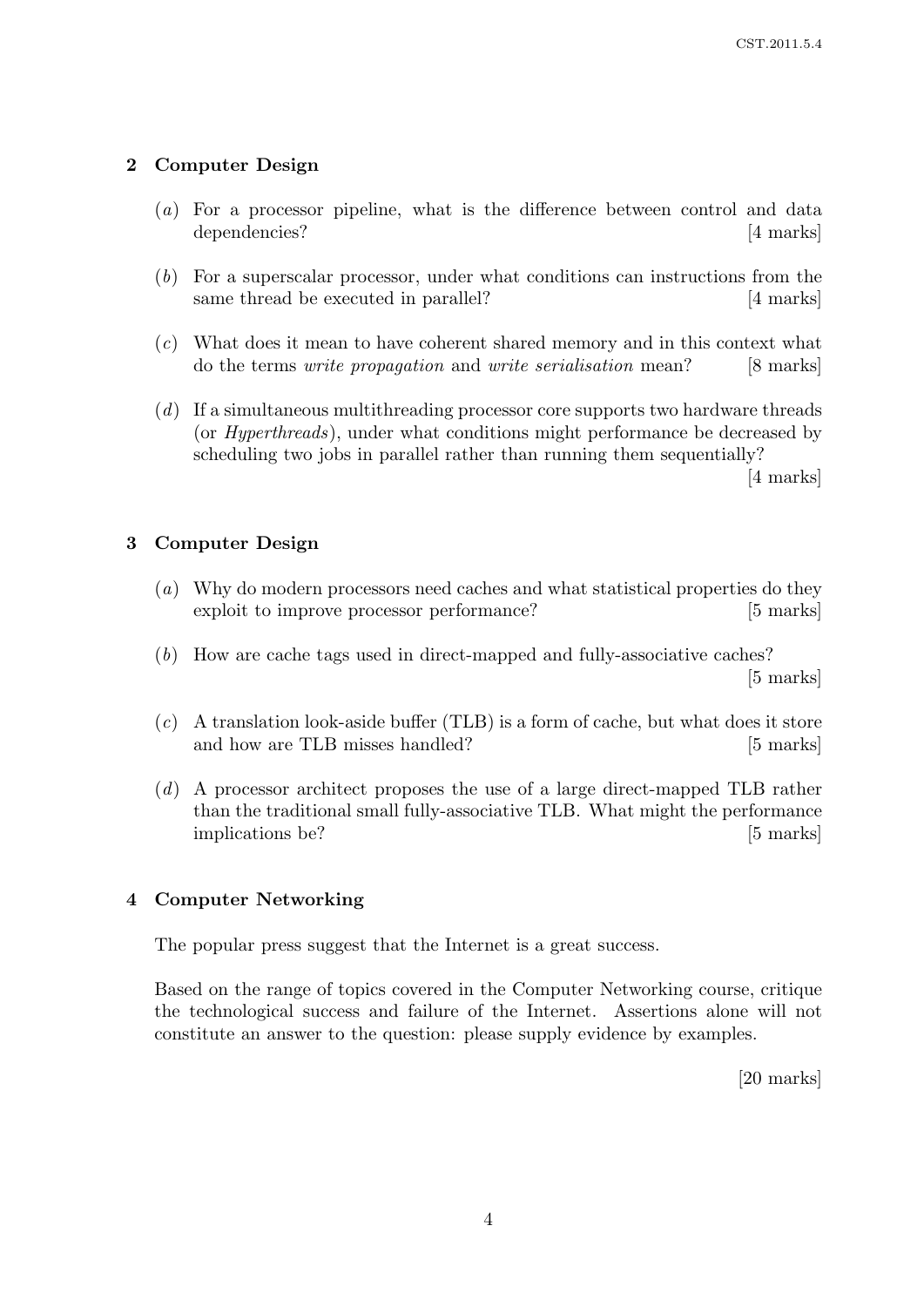## 5 Computer Networking

Consider two physically-separated entities  $A$  and  $B$ .  $B$  has been supplied messages that will be sent to  $A$  following these conventions:

- A gets a request from the layer above to retrieve the next data  $(D)$  message from B.
- A must send a request  $(\mathcal{R})$  message to **B** on the **A**-to-**B** channel.
- Upon receipt of an  $\mathcal{R}$ , **B** will send  $\mathcal{D}$  back to **A** on the **B**-to-**A** channel.
- A should deliver exactly one copy of each  $D$  message to the layer above.
- $R$  messages may be lost (but will not be corrupted) in the  $A$ -to- $B$  channel.
- D messages are always delivered correctly (no loss or corruption).
- The delay along each channel is unknown and variable.

Give the FSM describing a protocol employed by A and B.

This FSM must compensate for the loss-prone channel between A and B, as well as implementing message passing to the layer above at entity A. Your FSM must not use more mechanisms than is necessary.

[20 marks]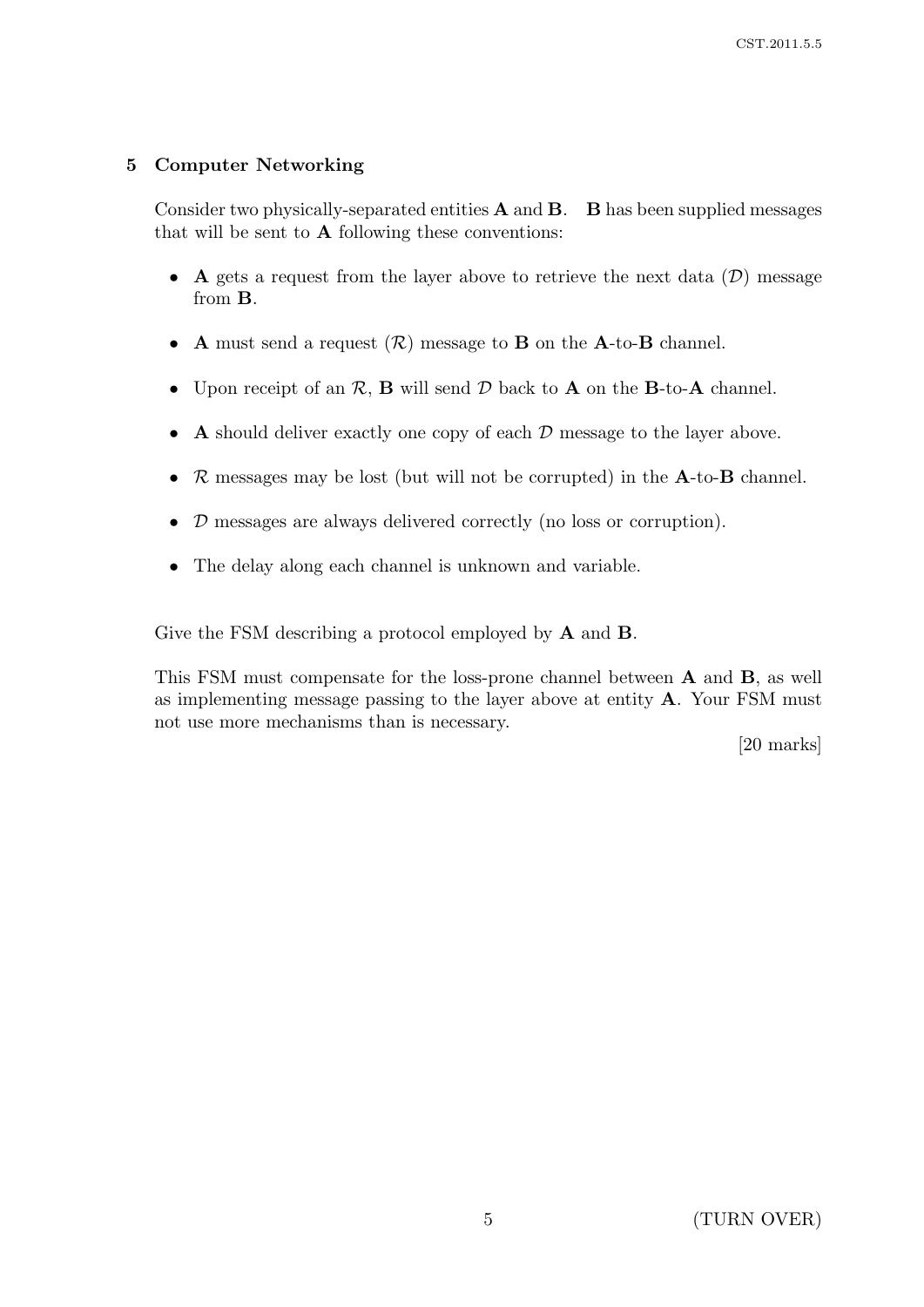#### 6 Computer Networking

(a) The diagram below shows a TCP connection between Hosts  $H_A$  and  $H_B$ passing through networks with different values of Maximum Transmission Unit (MTU) shown. Version 4 of the Internet Protocol (IPv4) is in use.



 $H_A$  chooses a TCP segment size of 3000 bytes of data (TCP and IP headers are each 20 bytes in size).

- (i) Describe the way in which fragmentation takes place as  $H_A$  sends data to  $H_B$ . Include the arithmetic used to calculate fragment sizes. Explain the saving that may be made by  $H_A$  choosing an optimal TCP segment size when sending 60KBytes of data. [8 marks]
- $(ii)$  Briefly explain how the situation described in part  $(i)$  would be handled if Internet Protocol version 6 (IPv6) were used. [2 marks]
- (b) The formulae below are used in TCP implementations to compute a value for the retransmission time-out  $(R)$ . R is an estimate of the round-trip time, M is the most recently measured round-trip measurement,  $\alpha = 0.875$  and  $h = 0.25$ .

$$
D \leftarrow D + h(|M - R| - D)
$$
  

$$
R \leftarrow \alpha R + (a - \alpha)M
$$
  

$$
\mathcal{R} = R + 4D
$$

- $(i)$  How is M measured? [2 marks]
- $(ii)$  Explain the principles behind the design of these formulae and the values  $h, \alpha$  and D. [8 marks]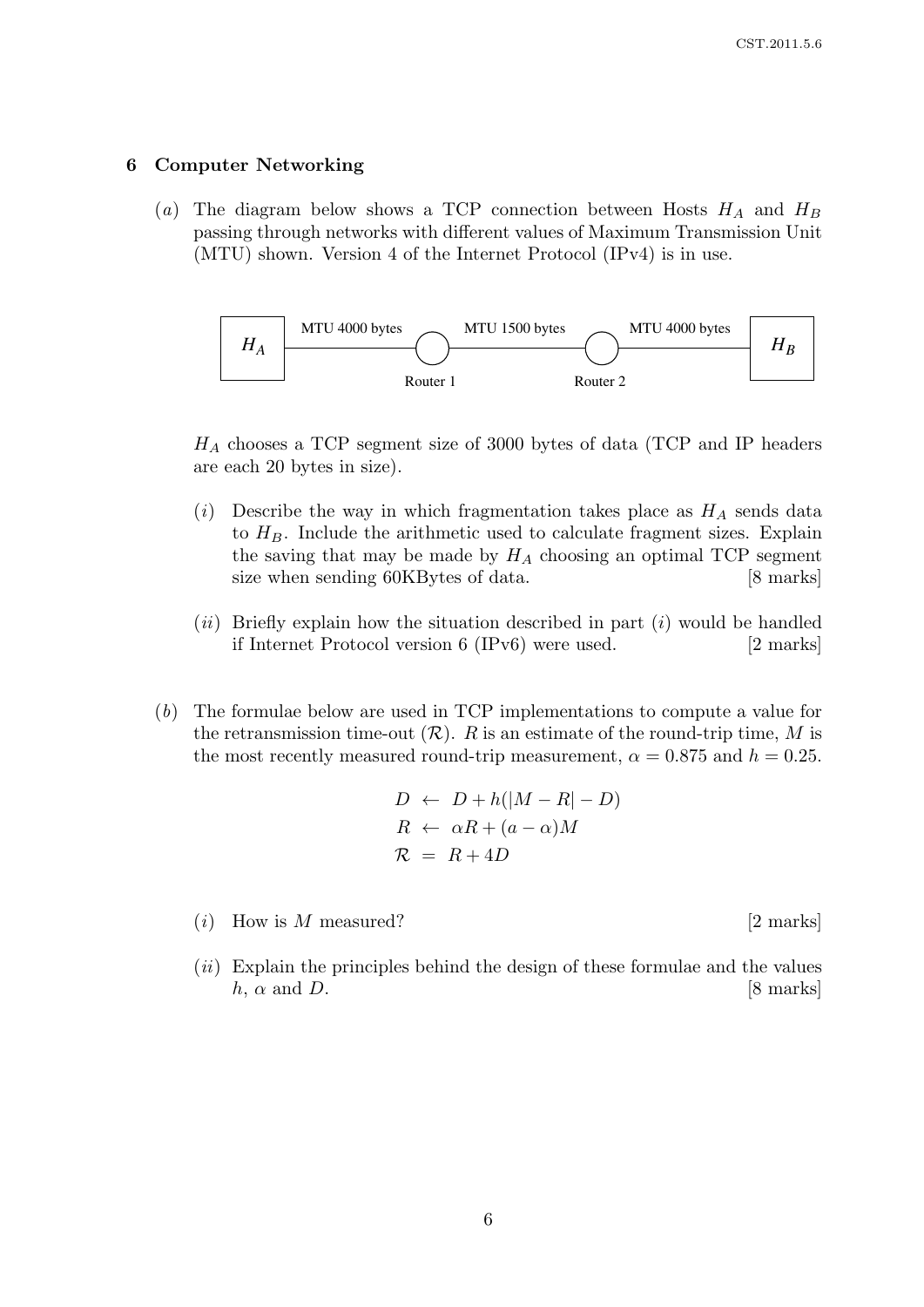## 7 Concurrent and Distributed Systems

Database concurrency control enables multiple transactions to proceed simultaneously against a shared database.

- (a) Give an example each of conflicting and non-conflicting operations on objects in a database. [2 marks]
- (b) Explain how timestamp ordering (TSO) works, and how it responds to conflicts between transactions. [4 marks]
- (c) Explain cascading aborts, and use an example to show how they can occur with TSO. [4 marks]
- (d) Why is TSO not subject to deadlock? [2 marks]
- (e) Explain why TSO distributes well, compared with two-phase locking.

[4 marks]

 $(f)$  Construct a workload that performs badly under TSO, and explain why it does so. What could you do to improve its performance? [4 marks]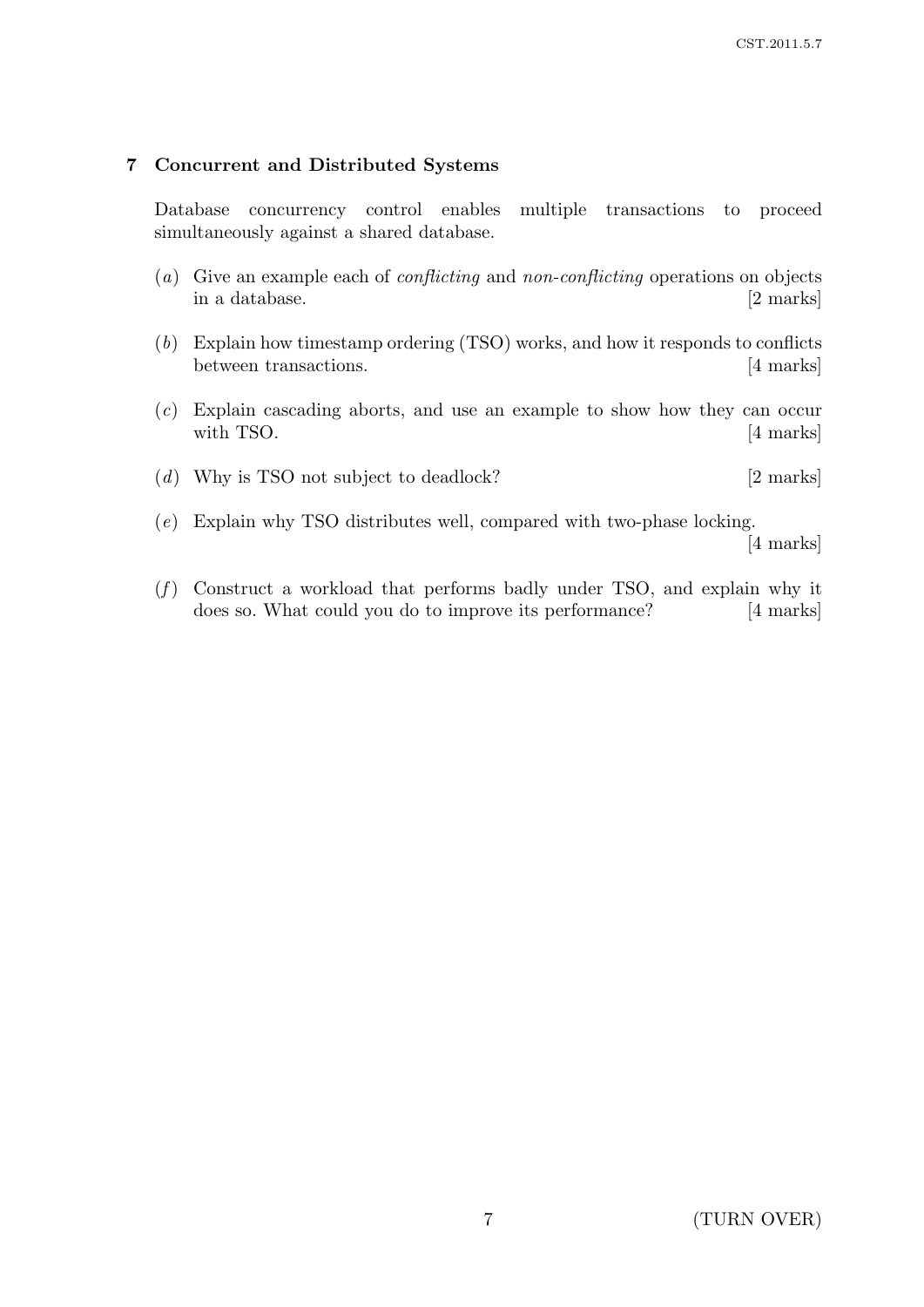#### 8 Concurrent and Distributed Systems

(a) Consider a queue data structure, with the following interface:

```
interface Queue {
  void push(Object val);
  Object pop();
};
```
- (i) Write pseudocode for a semaphore-based implementation of Queue. Your implementation should allow concurrent push and pop when it is safe to do so, but not when it is unsafe. The queued data should be stored in an array of fixed length  $n$ . [6 marks]
- (*ii*) Explain the specific circumstances under which concurrent push and pop is unsafe. Explain how your solution in part  $(i)$  addresses these.

 $[2 + 2$  marks

(b) You decide to use this data structure to manage a service, where people around the world push jobs of work to be done, and others pop jobs and do them. (This is a description of Amazon's Mechanical Turk.)

This could be implemented as a centralised service, offered through Object-Oriented Middleware.

- $(i)$  How can the Object-Oriented Middleware maximise the utilisation of this service? [2 marks]
- (ii) Object-Oriented Middleware makes the calls to push and pop look local. Name two things that this hides from the programmer using the service and say why each is a problem. [4 marks]
- (*iii*) What aspects, that are not part of the middleware, might hinder scalability in terms of the number of potential pushers and poppers?

[4 marks]